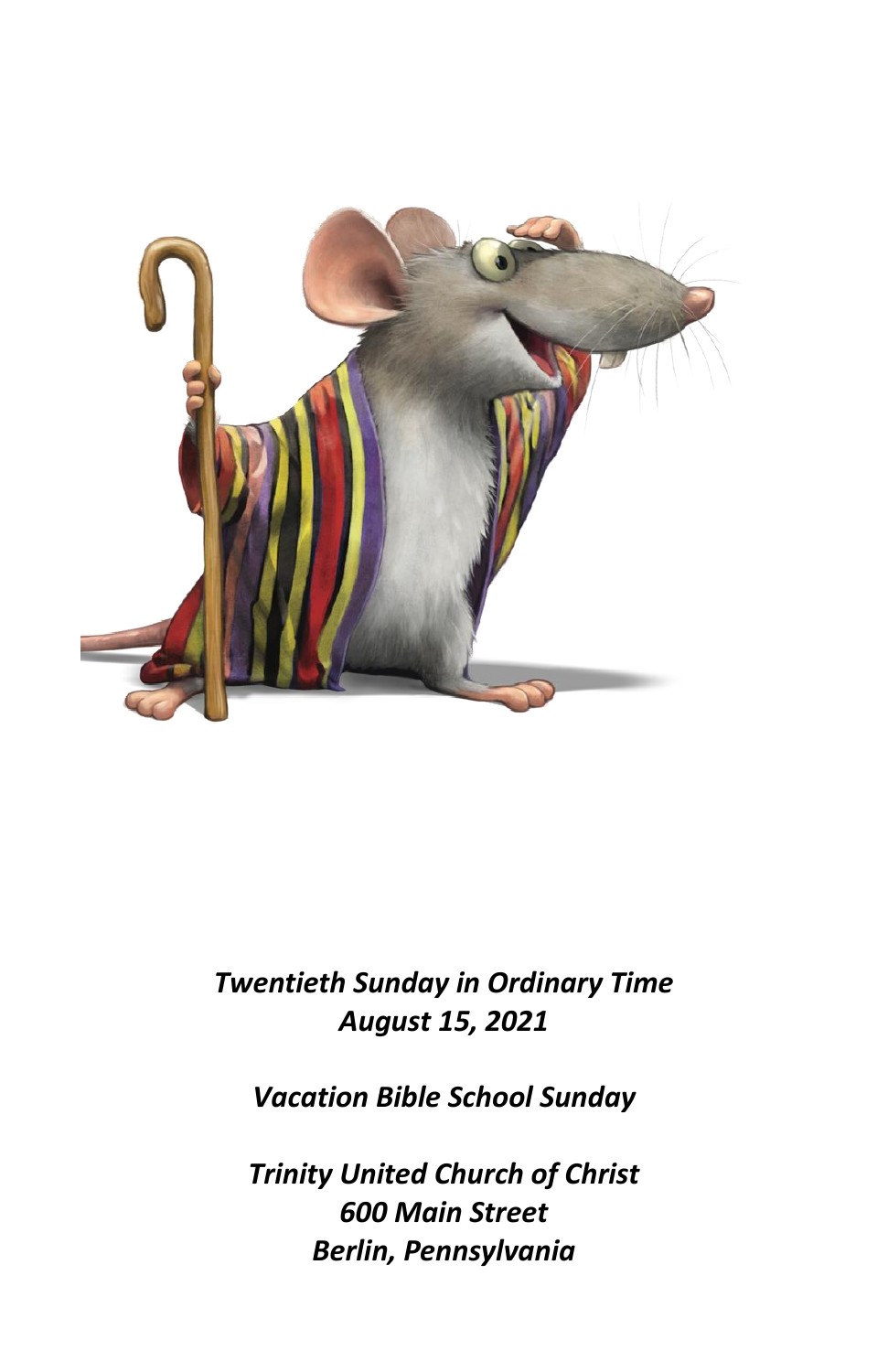**Prelude** *Jesus Loves Me* – arr. J. W. Kerr

# **\*The Doxology**

# **\*Invitation to Confession**

# **\*Corporate Confession**

O God, **you have shown us the way of life through your Son, Jesus Christ. We confess with shame our slowness to learn of him, our failure to follow him, and our reluctance to bear the cross. Have mercy on us, Lord, and forgive us. We confess the poverty of our worship, our neglect of fellowship and of the means of grace, our hesitating witness for Christ, our evasion of responsibilities in our service, our imperfect stewardship of your gifts. Have mercy on us, Lord, and forgive us. Amen.** 

# **\*Word of Pardon**

**\*Hymn of Praise: No. 278** *Glorious Things of Thee Are Spoken*

# **Song of Praise Exodus 15:1-21**

Then Moses and the people of Israel sang this song to the LORD, saying,

"I will sing to the LORD, for he has triumphed gloriously; the horse and his rider he has thrown into the sea.

- <sup>2</sup> The LORD is my strength and my song, and he has become my salvation; this is my God, and I will praise him, my father's God, and I will exalt him.
- **<sup>3</sup>** The LORD is a man of war; the LORD is his name.
- **4** "Pharaoh's chariots and his host he cast into the sea, and his chosen officers were sunk in the Red Sea.
- **<sup>5</sup>** The floods covered them;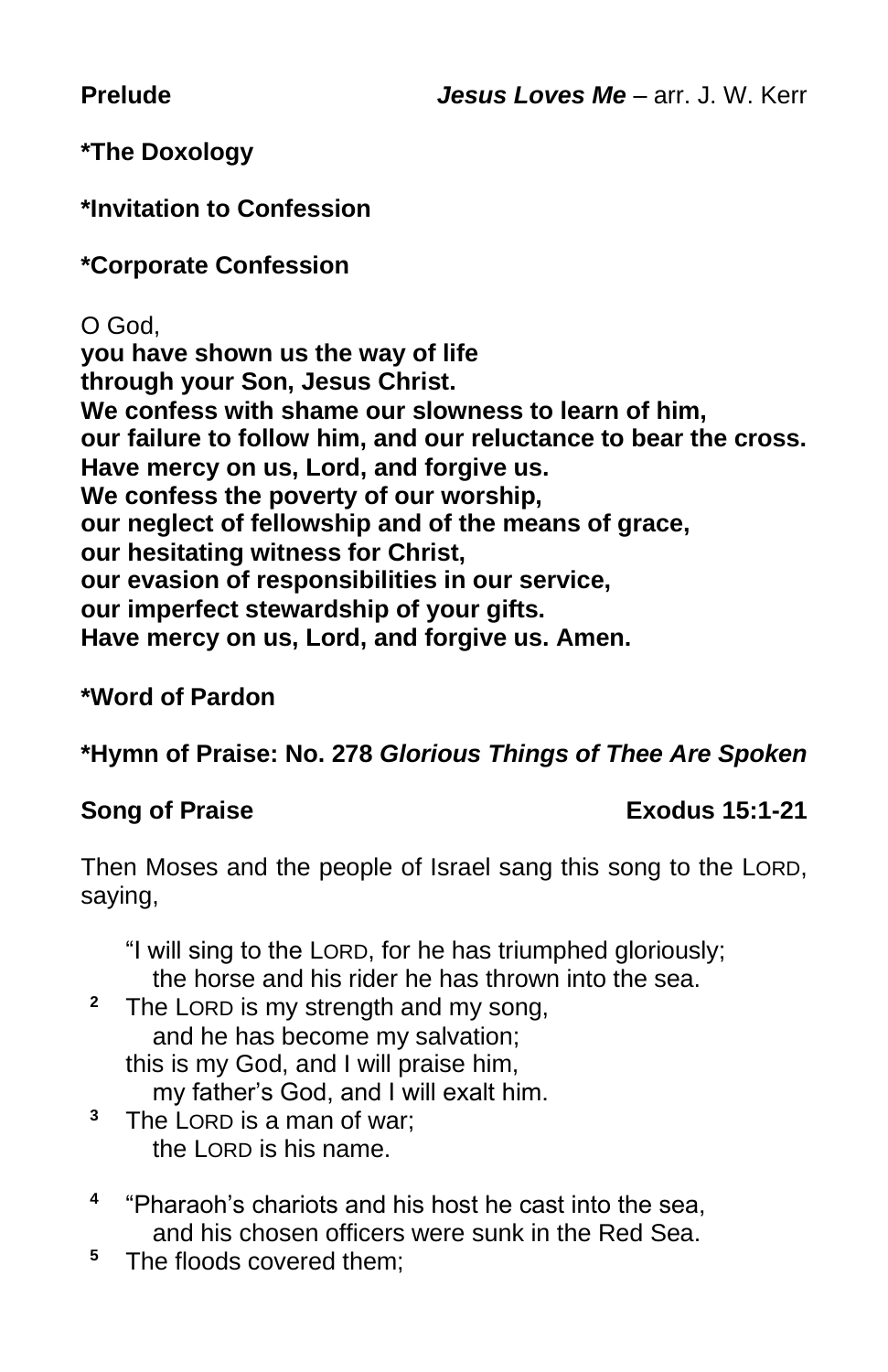they went down into the depths like a stone.

- **<sup>6</sup>** Your right hand, O LORD, glorious in power, your right hand, O LORD, shatters the enemy.
- **7** In the greatness of your majesty you overthrow your adversaries;
	- you send out your fury; it consumes them like stubble.
- **<sup>8</sup>** At the blast of your nostrils the waters piled up; the floods stood up in a heap; the deeps congealed in the heart of the sea.
- **<sup>9</sup>** The enemy said, 'I will pursue, I will overtake, I will divide the spoil, my desire shall have its fill of them. I will draw my sword; my hand shall destroy them.'
- **<sup>10</sup>** You blew with your wind; the sea covered them; they sank like lead in the mighty waters.
- **<sup>11</sup>** "Who is like you, O LORD, among the gods? Who is like you, majestic in holiness, awesome in glorious deeds, doing wonders?
- **<sup>12</sup>** You stretched out your right hand; the earth swallowed them.
- **<sup>13</sup>** "You have led in your steadfast love the people whom you have redeemed;

you have guided them by your strength to your holy abode. **<sup>14</sup>** The peoples have heard; they tremble;

- pangs have seized the inhabitants of Philistia.
- **<sup>15</sup>** Now are the chiefs of Edom dismayed; trembling seizes the leaders of Moab; all the inhabitants of Canaan have melted away.

**<sup>16</sup>** Terror and dread fall upon them; because of the greatness of your arm, they are still as a stone,

till your people, O LORD, pass by,

till the people pass by whom you have purchased.

- **<sup>17</sup>** You will bring them in and plant them on your own mountain, the place, O LORD, which you have made for your abode, the sanctuary, O Lord, which your hands have established.
- **<sup>18</sup>** The LORD will reign forever and ever."

**<sup>19</sup>** For when the horses of Pharaoh with his chariots and his horsemen went into the sea, the LORD brought back the waters of the sea upon them, but the people of Israel walked on dry ground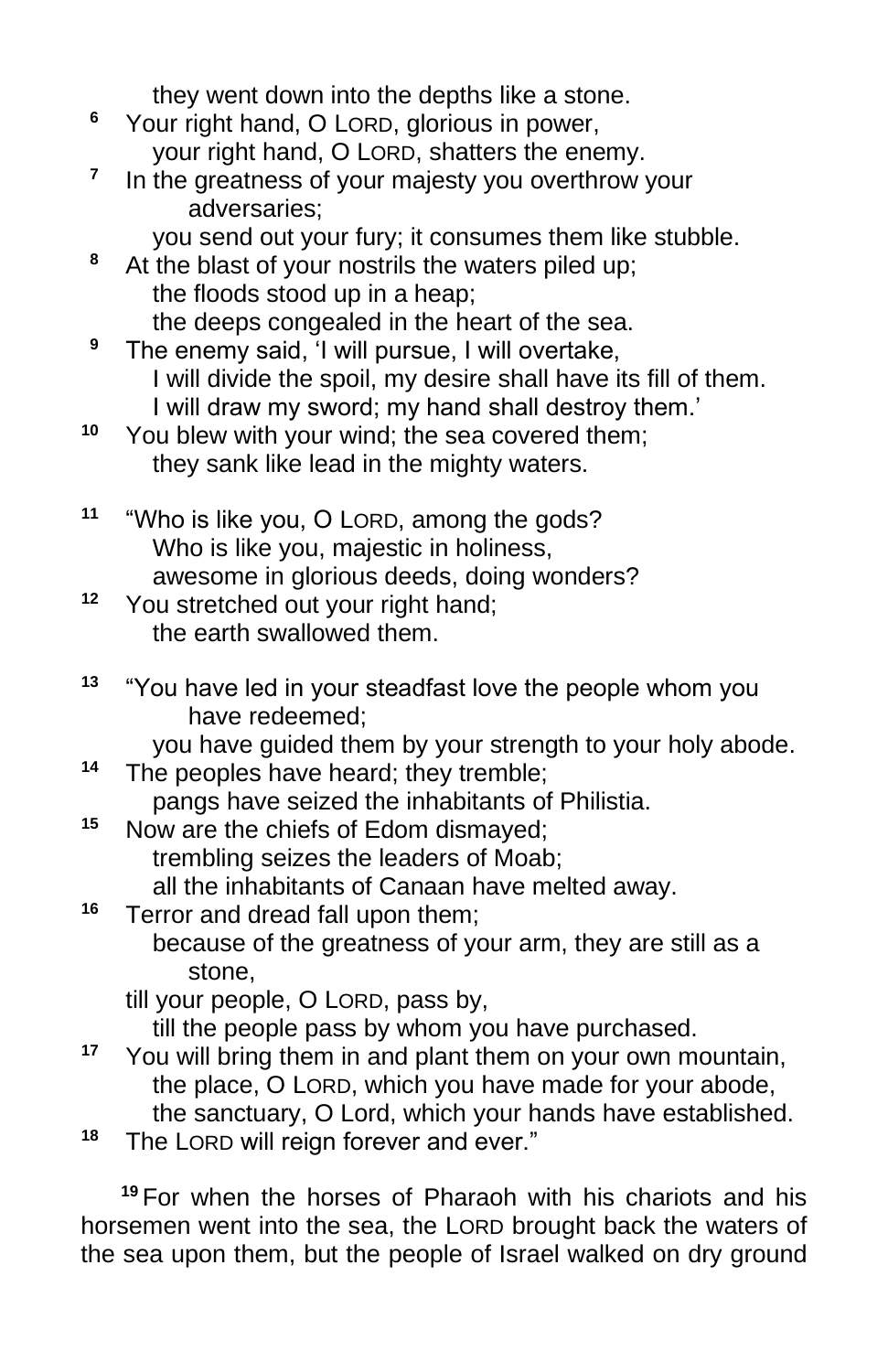in the midst of the sea. **<sup>20</sup>** Then Miriam the prophetess, the sister of Aaron, took a tambourine in her hand, and all the women went out after her with tambourines and dancing. **<sup>21</sup>** And Miriam sang to them:

"Sing to the LORD, for he has triumphed gloriously; the horse and his rider he has thrown into the sea."

# **Morning Prayer**

**Lord's Prayer** [using **debts** and **debtors**]

**Vacation Bible School Presentation**

**\*Song of Commitment: No. 461** *He Leadeth Me!*

#### **\*Sung Dismissal and Blessing** *Now Unto Him Who Is Able*

Now unto Him who is able to keep you from falling. To make you stand in His presence blameless and with great joy. To the only God our Savior, Jesus Christ our Lord. Be the glory, and the majesty, dominion, and authority. Both now and forevermore, Amen. **Give Him the glory, and the majesty, dominion, and authority. Both now and forevermore, Amen!**

**\*Going Forth**

#### *+ + + + + + +*

**Pastor On Vacation** – Pastor Dave begins his annual summer vacation following worship today through September 6. Most of his vacation will be spent here in Berlin enjoying a day-trip here or there. He will leave on August 29 for the House of St. Augustine to enjoy a week of retreat and service as Pastor-in-Residence. Should you need pastoral care in his absence please contact Tom Calvert, Consistory President, to meet your need.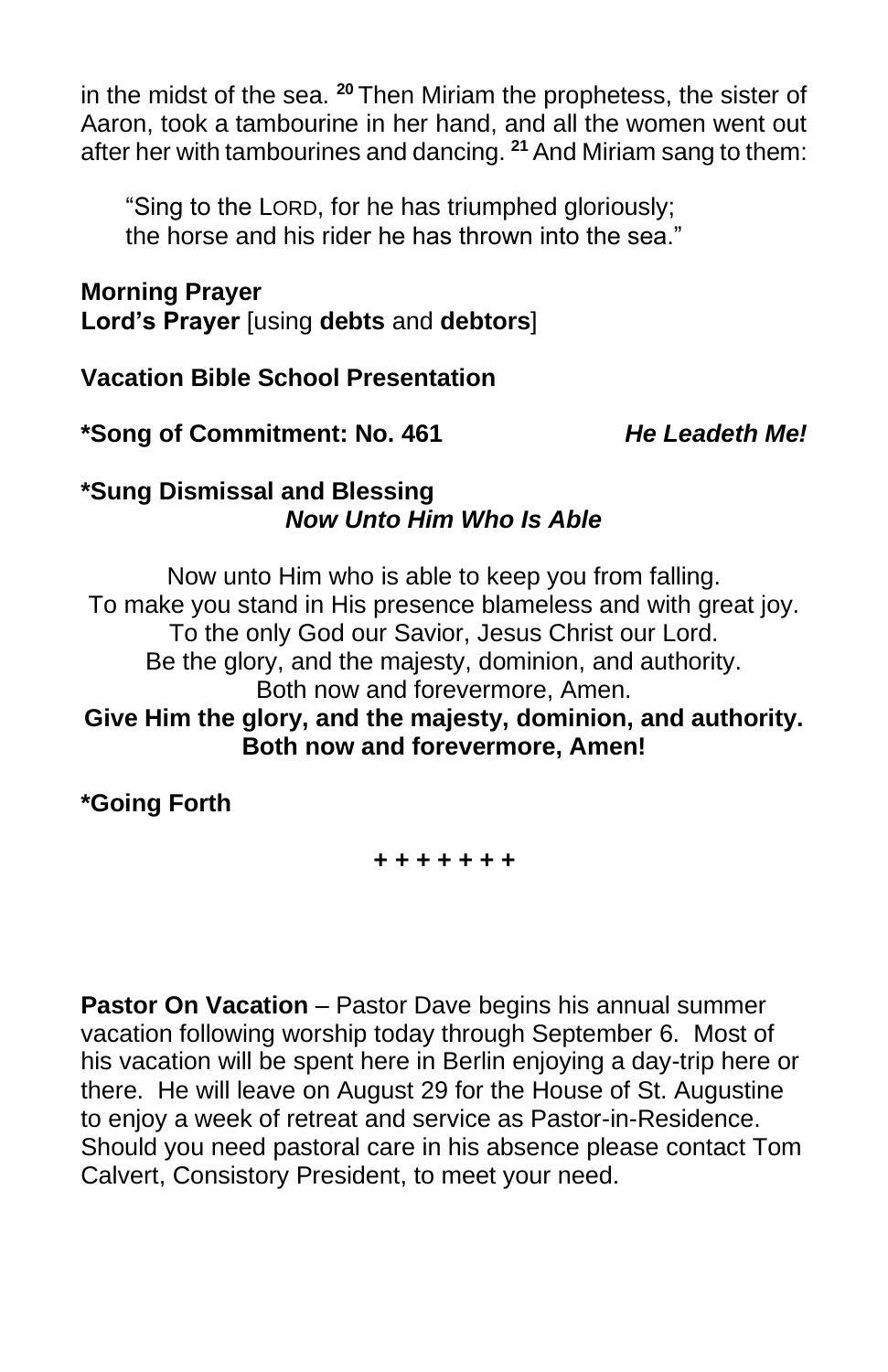### **Guest Preachers**

**Sunday, August 22 & 29 – The Rev'd Linda Miller Pretz** who is a former Associate Conference Minister of the Penn West Conference.

**Sunday, September 5 – A morning of Music** with Gene Kennedy featuring saxophone and voice. A worship concert to conclude the summer.

**Chancel Choir resumes** rehearsals on Wednesday, September 15 at 7:30 p.m. Pastor Dave has ordered new music that includes accompaniment CD's for the fall. Join us as we sing some new music like "Shut de door, Keep out de Devil!" and more.

**Trinity Bells** will resume on Wednesdays as well at 6:30 p.m.

**Confirmation Classes** – for students entering 6<sup>th</sup> grade and above, you are invited to join Pastor Dave on Sunday, September 19 at 6:30 p.m. with your parent[s] for an introduction to Confirmation. We will meet the 1<sup>st</sup> and third Sunday evenings through October 2022 [we will not meet in July and August]. Confirmation will be Reformation Sunday October 2022.

**Rally Sunday** will be Sunday, September 12 and we will present Fletcher Bibles during worship.

#### **Holy Trinity Quilters & Knotters**

The number of quilters and knotters has greatly declined since COVID. There is a tremendous need for items to be completed but not enough hands to do it. We are looking for anyone willing to volunteer their time on Tuesdays at 9:00 AM. No experience needed!

Blessings, Nita Richards & Carolyn Rastrelli HTELC, Secretaries Holy Trinity Lutheran Church

# **Family Update Forms**

In the near future you may be receiving a family update form. We are in the process of updating our records to ensure that we have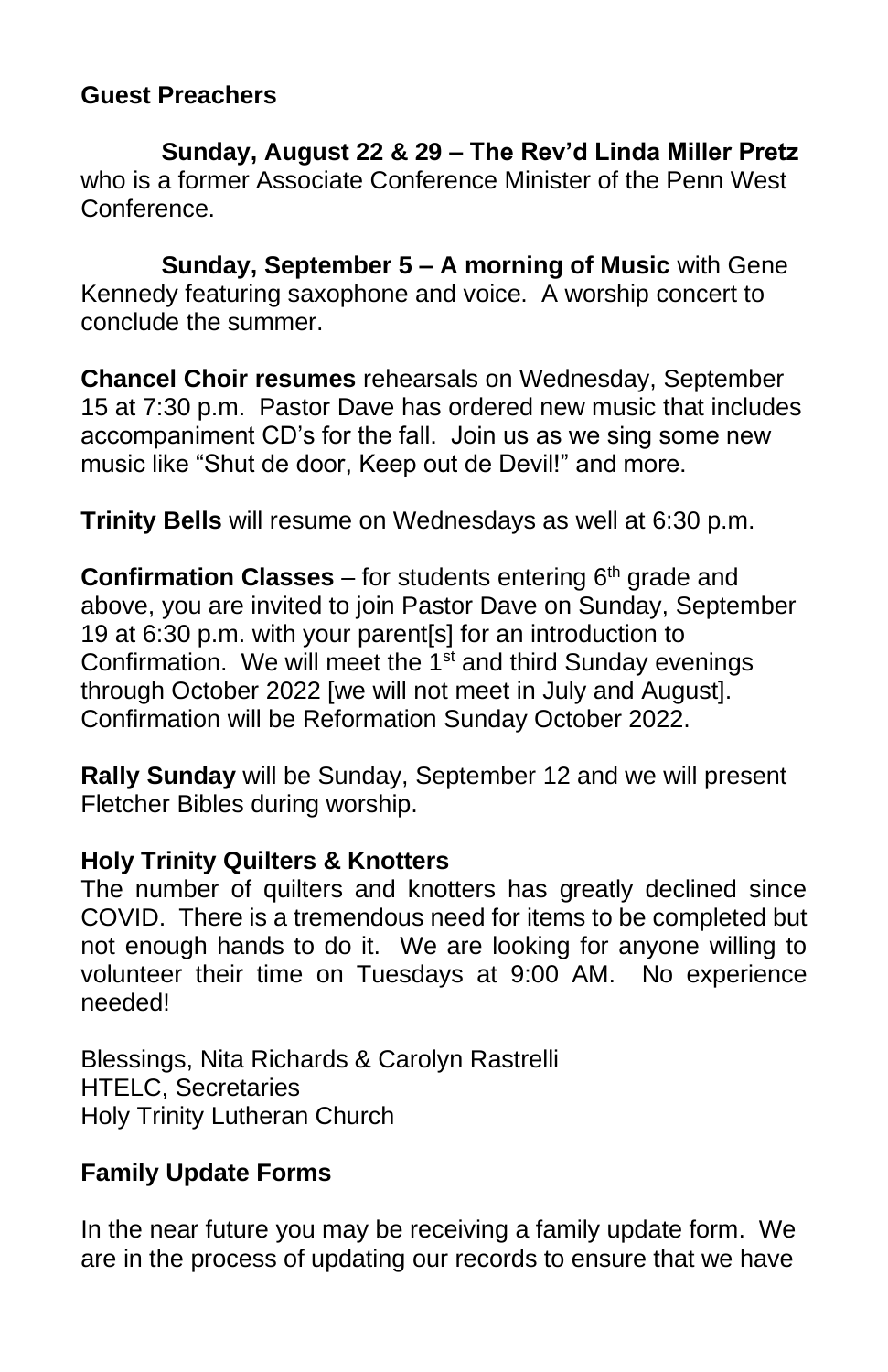the correct information for our congregation. This information assists us in obtaining correct contact information, birthdays, anniversaries, baptisms, etc. If you receive one of these forms, we ask that you please either return the form at church, through the mail or by calling the church office. If there are no changes, we would like confirmation of that as well. We appreciate your assistance in this project. Thank you in advance.

**Trinity Celebrates 250 Years** of ministry in 2027. We are starting to think about this celebration and how to commemorate this very special anniversary. Would you be willing to work with a team to create a plan for honoring this anniversary? Speak with Pastor of your interest.

**Save the Date – Sunday, October 31** Trinity will celebrate the dedication of our new Allen Designer Organ with the "designer" Mr. Rudolph Lucente as our Musical Artist. PD is calling this concert "The Reformation of Rudy!" Mr. Lucente is the former director Company and the Music Emporium, Altoona. Please invite your friends to join us in the afternoon [time to be announced] for a joyful sound of music.of music for the Roman Catholic Archdiocese of Philadelphia. The concert promises to be of "Spooktacular" proportions! The concert is sponsored by the Allen Organ.

#### **VBS Volunteers**

A huge THANK YOU to all the volunteers that made our Vacation Bible School such a success! It could not have been done without you!!!

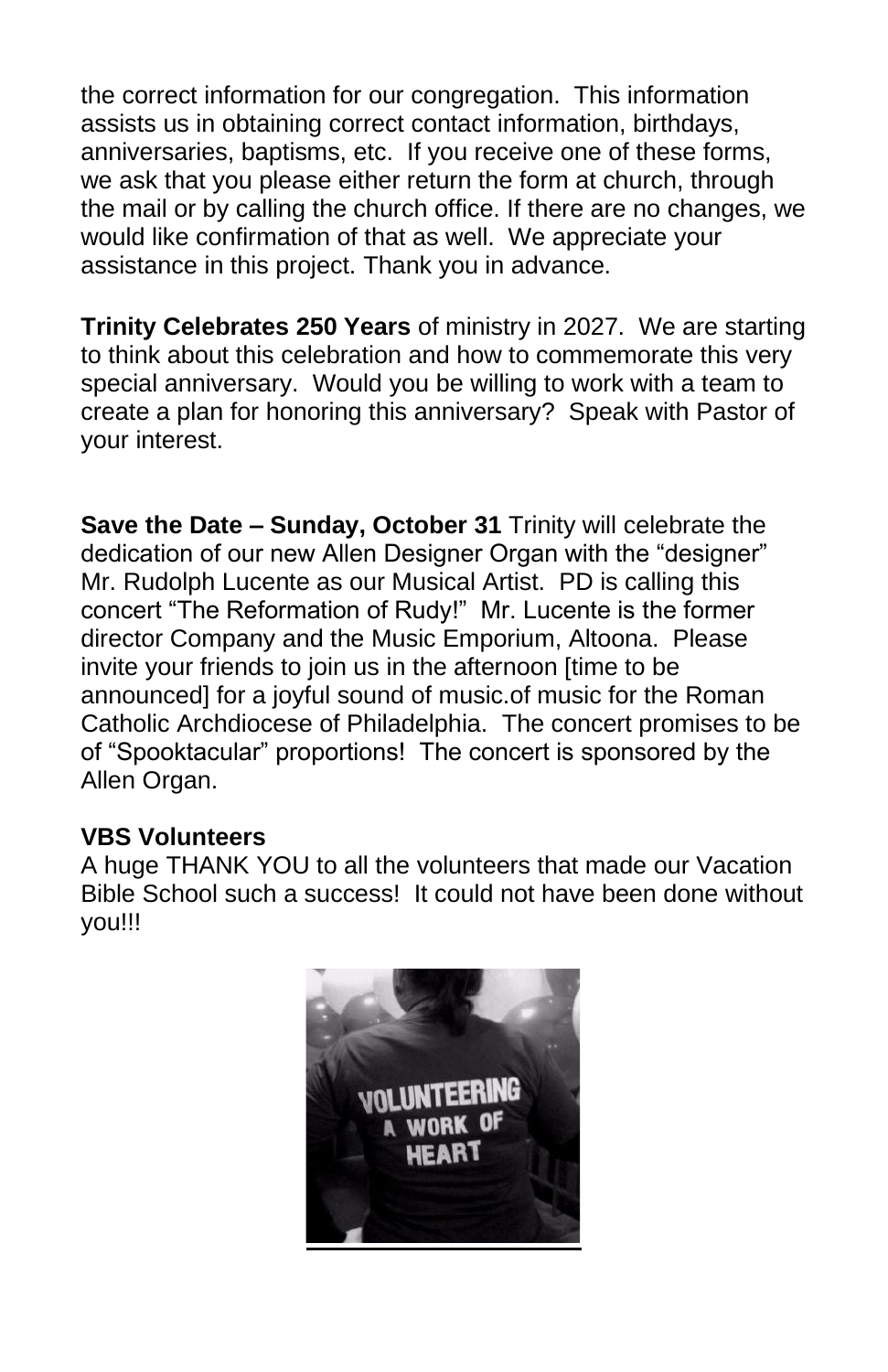#### **Those Remembered in prayer:**

God's guidance and protection for Armed Forces.

#### **Shut Ins:**

Roy Bucher, Helen Diest, Mary Forespring, Janet Gindlesperger, Cynthia Kelly, Lois Krause, Deb Luteri, Lois Saylor, Dirkje Stellingwerf.

#### **Healing Concerns:**

Mark Amyot, Donnie Baxter, Lindsey Stotler Cioci, Pam Crooks, Jane Fisher, Linda Gallick, Dawn Gindlesperger, Kathryn Grimm, Barry Landis, Larry McCullen, Bayley Mull, Glenda Paul Family, Nancy Schrock, Avis Specht, Robin Walker, Heather Weighley, Nancy Weighley, John Will, Karen Will, Kimberly Kay Roos Zimmerman

# **The Saints In Action**

Next Sunday – August 22nd 9:00 a.m. Worship 10:10 a.m. Sunday School

# **Giving From 8/1/2021**

|              | Rec       | <b>Budget</b> | Over/Under |
|--------------|-----------|---------------|------------|
| General      | 3717.00   | \$2434.93     | \$1282.07  |
| Ben          | \$245.00  | \$213.46      | \$31.54    |
| <b>Maint</b> | \$100.00  | \$163.46      | $-563.46$  |
| Mem          | \$50.00   |               |            |
| <b>Total</b> | \$4112.00 | \$2811.85     | \$1250.15  |

Benevolence includes Food Pantry of \$110.00.

### **Worship Attendance: 74 Sunday School: 17**